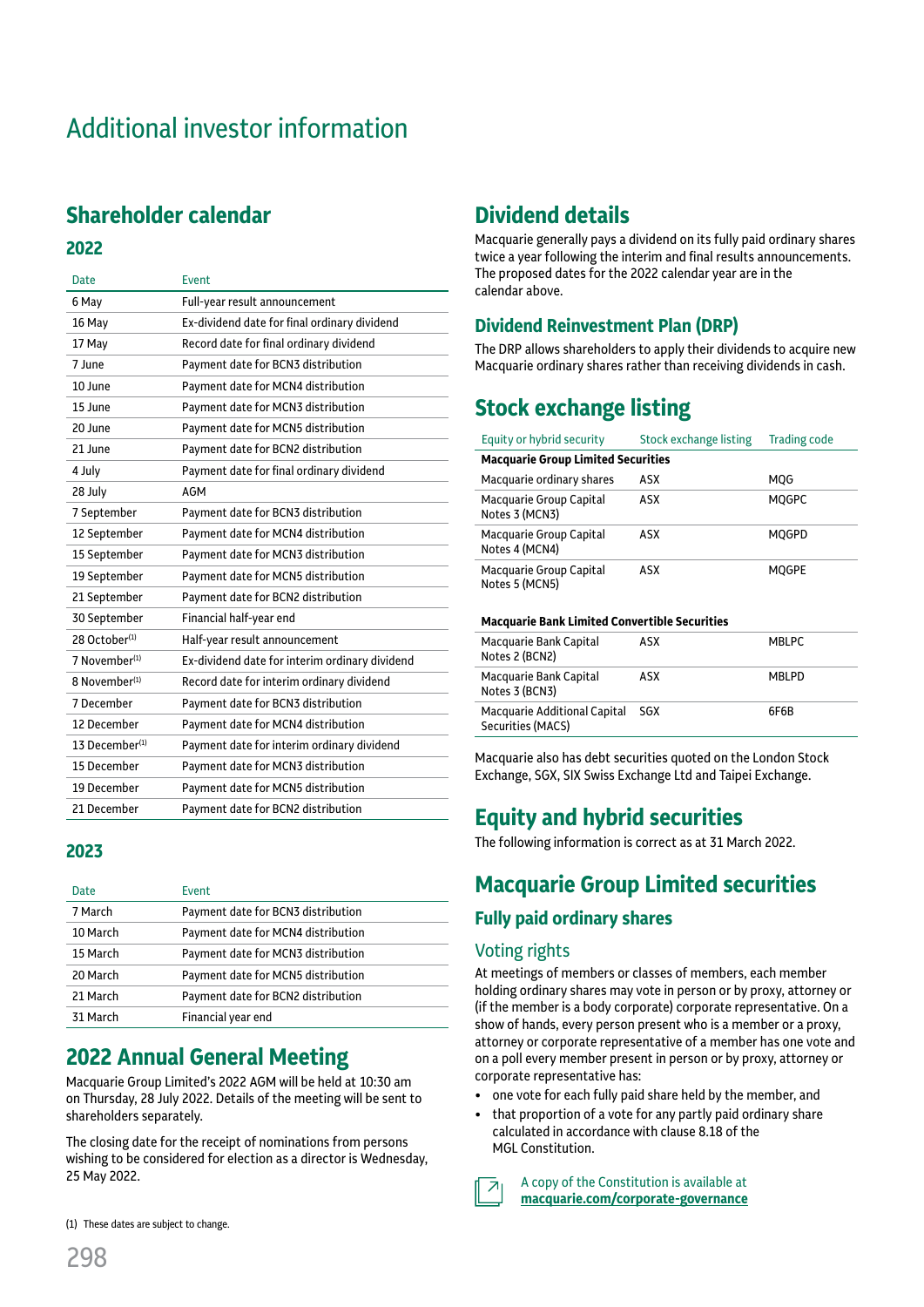#### 20 largest holders

| Registered holder                                                                                | Number of ordinary shares held | % of ordinary shares |
|--------------------------------------------------------------------------------------------------|--------------------------------|----------------------|
| HSBC Custody Nominees (Australia) Limited                                                        | 104,851,565                    | 27.33                |
| JP Morgan Nominees Australia Pty Limited                                                         | 71,870,266                     | 18.73                |
| <b>Citicorp Nominees Pty Limited</b>                                                             | 26,503,767                     | 6.91                 |
| <b>National Nominees Limited</b>                                                                 | 12,234,615                     | 3.19                 |
| Bond Street Custodians Limited <merep -="" allocated="" rsu="" trustee=""></merep>               | 11,670,232                     | 3.04                 |
| BNP Paribas Nominees Pty Ltd <agency a="" c="" drp="" lending=""></agency>                       | 9,060,274                      | 2.36                 |
| BNP Paribas Noms Pty Ltd <drp></drp>                                                             | 6,852,157                      | 1.79                 |
| Bond Street Custodians Limited <merep -="" trustee="" unallocated=""></merep>                    | 3,741,475                      | 0.98                 |
| Citicorp Nominees Pty Limited < Colonial First State Inv A/C>                                    | 2,763,448                      | 0.72                 |
| Argo Investments Limited                                                                         | 2,563,251                      | 0.67                 |
| HSBC Custody Nominees (Australia) Limited <nt-comnwlth a="" c="" corp="" super=""></nt-comnwlth> | 2,545,729                      | 0.66                 |
| Bond Street Custodians Limited <solium aus="" ltd="" nominees="" pty=""></solium>                | 2,069,048                      | 0.54                 |
| Australian Foundation Investment Company Limited                                                 | 1,786,967                      | 0.47                 |
| <b>Milton Corporation Limited</b>                                                                | 1,625,990                      | 0.42                 |
| Netwealth Investments Limited <wrap a="" c="" services=""></wrap>                                | 1,576,728                      | 0.41                 |
| BNP Paribas Nominees Pty Ltd HUB24 Custodial Serv Ltd <drp a="" c=""></drp>                      | 1,541,906                      | 0.40                 |
| HSBC Custody Nominees (Australia) Limited - A/C 2                                                | 1,088,791                      | 0.28                 |
| BNP Paribas Nominees Pty Ltd Six Sis Ltd <drp a="" c=""></drp>                                   | 835,350                        | 0.22                 |
| <b>Nicholas Moore</b>                                                                            | 748,709                        | 0.20                 |
| Aljebra Pty Ltd <aljebra a="" c="" investment=""></aljebra>                                      | 731,957                        | 0.19                 |
| <b>Total</b>                                                                                     | 266,662,225                    | 69.51                |

### Substantial shareholders

The following holders are registered by MGL as a substantial shareholder, having declared a relevant interest in accordance with the Act, in the voting shares below:

| Registered holder       | Number of ordinary shares held |
|-------------------------|--------------------------------|
| Macquarie Group Limited | 22.142.064                     |
| BlackRock Group         | 22,929,594                     |

## Spread of shareholdings

| Range                   | Number of shareholders | Number of shares | % of shares |
|-------------------------|------------------------|------------------|-------------|
| $1 - 1,000$             | 186,492                | 42,071,275       | 10.97       |
| 1,001-5,000             | 21,569                 | 40,369,447       | 10.52       |
| 5,001-10,000            | 1,361                  | 9,173,177        | 2.39        |
| 10,001-100,000          | 630                    | 14,841,507       | 3.87        |
| 100,001 shares and over | 64                     | 277,192,231      | 72.25       |
| Total                   | 210.116                | 383,647,637      | 100.00      |

There were 1,799 shareholders (representing 2,325 shares) who held less than a marketable parcel.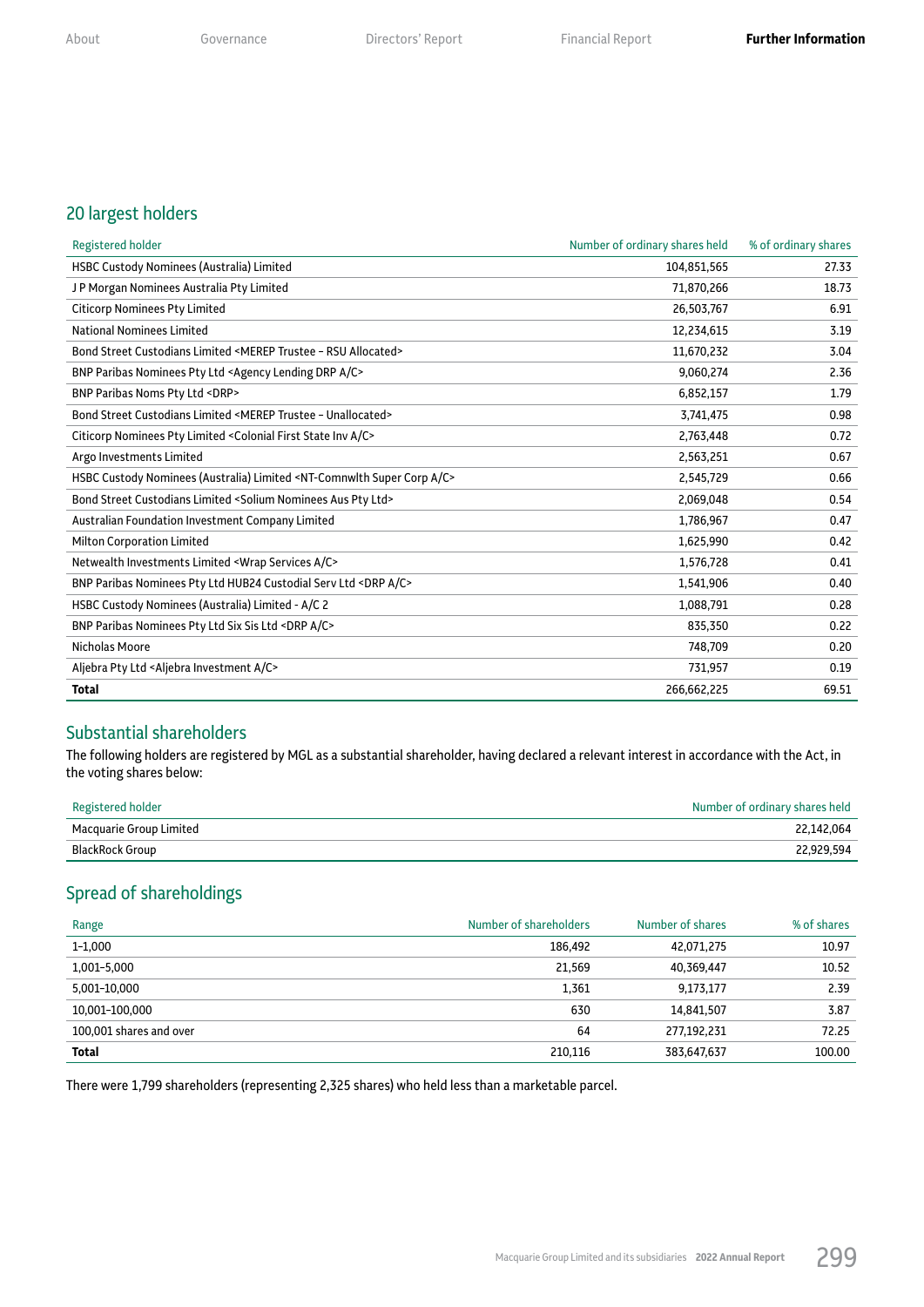# Additional investor information

Continued

## **Macquarie Group Capital Notes 3 (MCN3)**

### Voting rights

MCN3 may convert into a variable number of MGL ordinary shares on 15 December 2027 or at other times, subject to various conditions. Holders of MCN3 have no voting rights in respect of meetings of members of MGL prior to conversion.

#### 20 largest holders

| HSBC Custody Nominees (Australia) Limited<br>754,633<br>7.55<br>Australian Executor Trustees Limited <ips a="" c="" employer="" ioof="" super=""><br/>210,547<br/>2.11<br/><b>Citicorp Nominees Pty Limited</b><br/>175,481<br/>1.75<br/><b>National Nominees Limited</b><br/>167,443<br/>1.67<br/>Netwealth Investments Limited <wrap a="" c="" services=""><br/>158,916<br/>1.59<br/>JP Morgan Nominees Australia Pty Limited<br/>133,193<br/>1.33<br/>BNP Paribas Nominees Pty Ltd HUB24 Custodial Serv Ltd <drp a="" c=""><br/>133,105<br/>1.33<br/>Diocese Development Fund - Catholic Diocese of Paramatta<br/>115,000<br/>1.15<br/>99,666<br/>Mutual Trust Pty Ltd<br/>1.00<br/>HSBC Custody Nominees (Australia) Limited - A/C 2<br/>86,967<br/>0.87<br/>BNP Paribas Nominees Pty Ltd <pitcher drp="" partners=""><br/>71,395<br/>0.71<br/>Longhurst Management Services Pty Ltd<br/>60,000<br/>0.60<br/>Navigator Australia Ltd <mlc a="" c="" investment="" sett=""><br/>57,748<br/>0.58<br/>Nulis Nominees (Australia) Limited <navigator a="" c="" mast="" plan="" sett=""><br/>49,772<br/>0.50<br/>Dimbulu Pty Ltd<br/>40,000<br/>0.40<br/>Invia Custodian Pty Limited <income a="" c="" pool=""><br/>38,495<br/>0.38<br/>Australian Executor Trustees Limited <idps a="" c=""><br/>38,490<br/>0.38<br/>Netwealth Investments Limited <super a="" c="" services=""><br/>35,356<br/>0.35<br/>Australian Executor Trustees Limited <no 1="" account=""><br/>33,872<br/>0.34<br/><b>Federation University Australia</b><br/>30,158<br/>0.30<br/>2,490,237<br/>24.90<br/><b>Total</b></no></super></idps></income></navigator></mlc></pitcher></drp></wrap></ips> | <b>Registered holder</b> | Number of MCN3 held | % of MCN3 |
|----------------------------------------------------------------------------------------------------------------------------------------------------------------------------------------------------------------------------------------------------------------------------------------------------------------------------------------------------------------------------------------------------------------------------------------------------------------------------------------------------------------------------------------------------------------------------------------------------------------------------------------------------------------------------------------------------------------------------------------------------------------------------------------------------------------------------------------------------------------------------------------------------------------------------------------------------------------------------------------------------------------------------------------------------------------------------------------------------------------------------------------------------------------------------------------------------------------------------------------------------------------------------------------------------------------------------------------------------------------------------------------------------------------------------------------------------------------------------------------------------------------------------------------------------------------------------------------------------------------------------------------------------------------------------|--------------------------|---------------------|-----------|
|                                                                                                                                                                                                                                                                                                                                                                                                                                                                                                                                                                                                                                                                                                                                                                                                                                                                                                                                                                                                                                                                                                                                                                                                                                                                                                                                                                                                                                                                                                                                                                                                                                                                            |                          |                     |           |
|                                                                                                                                                                                                                                                                                                                                                                                                                                                                                                                                                                                                                                                                                                                                                                                                                                                                                                                                                                                                                                                                                                                                                                                                                                                                                                                                                                                                                                                                                                                                                                                                                                                                            |                          |                     |           |
|                                                                                                                                                                                                                                                                                                                                                                                                                                                                                                                                                                                                                                                                                                                                                                                                                                                                                                                                                                                                                                                                                                                                                                                                                                                                                                                                                                                                                                                                                                                                                                                                                                                                            |                          |                     |           |
|                                                                                                                                                                                                                                                                                                                                                                                                                                                                                                                                                                                                                                                                                                                                                                                                                                                                                                                                                                                                                                                                                                                                                                                                                                                                                                                                                                                                                                                                                                                                                                                                                                                                            |                          |                     |           |
|                                                                                                                                                                                                                                                                                                                                                                                                                                                                                                                                                                                                                                                                                                                                                                                                                                                                                                                                                                                                                                                                                                                                                                                                                                                                                                                                                                                                                                                                                                                                                                                                                                                                            |                          |                     |           |
|                                                                                                                                                                                                                                                                                                                                                                                                                                                                                                                                                                                                                                                                                                                                                                                                                                                                                                                                                                                                                                                                                                                                                                                                                                                                                                                                                                                                                                                                                                                                                                                                                                                                            |                          |                     |           |
|                                                                                                                                                                                                                                                                                                                                                                                                                                                                                                                                                                                                                                                                                                                                                                                                                                                                                                                                                                                                                                                                                                                                                                                                                                                                                                                                                                                                                                                                                                                                                                                                                                                                            |                          |                     |           |
|                                                                                                                                                                                                                                                                                                                                                                                                                                                                                                                                                                                                                                                                                                                                                                                                                                                                                                                                                                                                                                                                                                                                                                                                                                                                                                                                                                                                                                                                                                                                                                                                                                                                            |                          |                     |           |
|                                                                                                                                                                                                                                                                                                                                                                                                                                                                                                                                                                                                                                                                                                                                                                                                                                                                                                                                                                                                                                                                                                                                                                                                                                                                                                                                                                                                                                                                                                                                                                                                                                                                            |                          |                     |           |
|                                                                                                                                                                                                                                                                                                                                                                                                                                                                                                                                                                                                                                                                                                                                                                                                                                                                                                                                                                                                                                                                                                                                                                                                                                                                                                                                                                                                                                                                                                                                                                                                                                                                            |                          |                     |           |
|                                                                                                                                                                                                                                                                                                                                                                                                                                                                                                                                                                                                                                                                                                                                                                                                                                                                                                                                                                                                                                                                                                                                                                                                                                                                                                                                                                                                                                                                                                                                                                                                                                                                            |                          |                     |           |
|                                                                                                                                                                                                                                                                                                                                                                                                                                                                                                                                                                                                                                                                                                                                                                                                                                                                                                                                                                                                                                                                                                                                                                                                                                                                                                                                                                                                                                                                                                                                                                                                                                                                            |                          |                     |           |
|                                                                                                                                                                                                                                                                                                                                                                                                                                                                                                                                                                                                                                                                                                                                                                                                                                                                                                                                                                                                                                                                                                                                                                                                                                                                                                                                                                                                                                                                                                                                                                                                                                                                            |                          |                     |           |
|                                                                                                                                                                                                                                                                                                                                                                                                                                                                                                                                                                                                                                                                                                                                                                                                                                                                                                                                                                                                                                                                                                                                                                                                                                                                                                                                                                                                                                                                                                                                                                                                                                                                            |                          |                     |           |
|                                                                                                                                                                                                                                                                                                                                                                                                                                                                                                                                                                                                                                                                                                                                                                                                                                                                                                                                                                                                                                                                                                                                                                                                                                                                                                                                                                                                                                                                                                                                                                                                                                                                            |                          |                     |           |
|                                                                                                                                                                                                                                                                                                                                                                                                                                                                                                                                                                                                                                                                                                                                                                                                                                                                                                                                                                                                                                                                                                                                                                                                                                                                                                                                                                                                                                                                                                                                                                                                                                                                            |                          |                     |           |
|                                                                                                                                                                                                                                                                                                                                                                                                                                                                                                                                                                                                                                                                                                                                                                                                                                                                                                                                                                                                                                                                                                                                                                                                                                                                                                                                                                                                                                                                                                                                                                                                                                                                            |                          |                     |           |
|                                                                                                                                                                                                                                                                                                                                                                                                                                                                                                                                                                                                                                                                                                                                                                                                                                                                                                                                                                                                                                                                                                                                                                                                                                                                                                                                                                                                                                                                                                                                                                                                                                                                            |                          |                     |           |
|                                                                                                                                                                                                                                                                                                                                                                                                                                                                                                                                                                                                                                                                                                                                                                                                                                                                                                                                                                                                                                                                                                                                                                                                                                                                                                                                                                                                                                                                                                                                                                                                                                                                            |                          |                     |           |
|                                                                                                                                                                                                                                                                                                                                                                                                                                                                                                                                                                                                                                                                                                                                                                                                                                                                                                                                                                                                                                                                                                                                                                                                                                                                                                                                                                                                                                                                                                                                                                                                                                                                            |                          |                     |           |
|                                                                                                                                                                                                                                                                                                                                                                                                                                                                                                                                                                                                                                                                                                                                                                                                                                                                                                                                                                                                                                                                                                                                                                                                                                                                                                                                                                                                                                                                                                                                                                                                                                                                            |                          |                     |           |

## Spread of noteholdings

| Range                  | Number of MCN3 holders | Number of MCN3 | % of MCN3 |
|------------------------|------------------------|----------------|-----------|
| $1 - 1,000$            | 11,373                 | 3,791,520      | 37.92     |
| 1,001-5,000            | 1,242                  | 2,574,628      | 25.75     |
| 5,001-10,000           | 78                     | 598,370        | 5.98      |
| 10,001-100,000         | 47                     | 1,187,164      | 11.87     |
| 100.001 notes and over | 8                      | 1,848,318      | 18.48     |
| Total                  | 12,748                 | 10,000,000     | 100.00    |

There were 4 noteholders (representing 10 notes) who held less than a marketable parcel.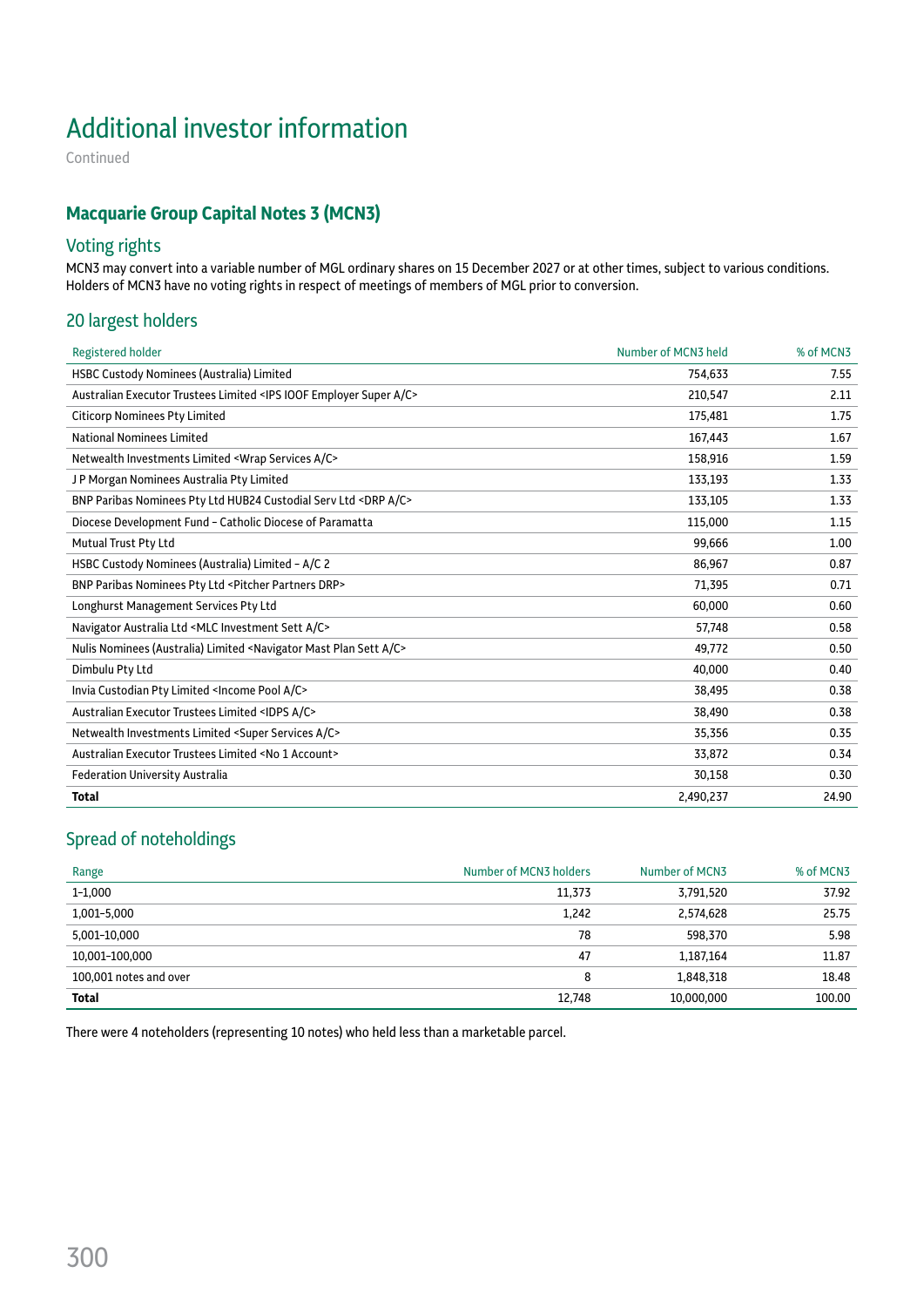## **Macquarie Group Capital Notes 4 (MCN4)**

## Voting rights

MCN4 may convert into a variable number of MGL ordinary shares on 10 September 2029 or at other times, subject to various conditions. Holders of MCN4 have no voting rights in respect of meetings of members of MGL prior to conversion.

#### 20 largest holders

| <b>Registered holder</b>                                                                | Number of MCN4 held | % of MCN4 |
|-----------------------------------------------------------------------------------------|---------------------|-----------|
| <b>HSBC Custody Nominees (Australia) Limited</b>                                        | 564,120             | 6.23      |
| <b>Citicorp Nominees Pty Limited</b>                                                    | 198.005             | 2.19      |
| Netwealth Investments Limited <wrap a="" c="" services=""></wrap>                       | 189,998             | 2.10      |
| JP Morgan Nominees Australia Pty Limited                                                | 155,396             | 1.72      |
| BNP Paribas Nominees Pty Ltd HUB24 Custodial Serv Ltd <drp a="" c=""></drp>             | 137,464             | 1.52      |
| Dimbulu Pty Ltd                                                                         | 100,000             | 1.10      |
| <b>National Nominees Limited</b>                                                        | 97,600              | 1.08      |
| BNP Paribas Nominees Pty Ltd <pitcher drp="" partners=""></pitcher>                     | 71,825              | 0.79      |
| John E Gill Trading Pty Ltd                                                             | 65,000              | 0.72      |
| HSBC Custody Nominees (Australia) Limited - A/C 2                                       | 63,149              | 0.70      |
| Navigator Australia Ltd <mlc a="" c="" investment="" sett=""></mlc>                     | 39,248              | 0.43      |
| Invia Custodian Pty Limited <income a="" c="" pool=""></income>                         | 38,950              | 0.43      |
| Australian Executor Trustees Limited <ips a="" c="" employer="" ioof="" super=""></ips> | 37,199              | 0.41      |
| BNP Paribas Nominees Pty Ltd <ib au="" drp="" noms="" retailclient=""></ib>             | 33,046              | 0.36      |
| JDB Services Pty Ltd <rac &="" a="" brice="" c="" invest="" jd=""></rac>                | 32,967              | 0.36      |
| Netwealth Investments Limited <super a="" c="" services=""></super>                     | 29,355              | 0.32      |
| Qushan Pty Ltd <the a="" c="" family="" qu=""></the>                                    | 28,000              | 0.31      |
| Mutual Trust Pty Ltd                                                                    | 26,730              | 0.30      |
| Pendant Realty Pty Ltd                                                                  | 25,000              | 0.28      |
| Sneath & King Pty Ltd <sneath &="" a="" c="" f="" king="" s=""></sneath>                | 25,000              | 0.28      |
| <b>Total</b>                                                                            | 1,958,052           | 21.62     |

## Spread of noteholdings

| Range                  | Number of MCN4 holders | Number of MCN4 | % of MCN4 |
|------------------------|------------------------|----------------|-----------|
| $1 - 1,000$            | 10,770                 | 3,656,482      | 40.38     |
| 1,001-5,000            | 1,137                  | 2,335,507      | 25.79     |
| 5,001-10,000           | 95                     | 692.485        | 7.65      |
| 10,001-100,000         | 43                     | 1,125,453      | 12.43     |
| 100.001 notes and over |                        | 1,244,983      | 13.75     |
| <b>Total</b>           | 12,050                 | 9,054,910      | 100.00    |

There were 28 noteholders (representing 107 notes) who held less than a marketable parcel.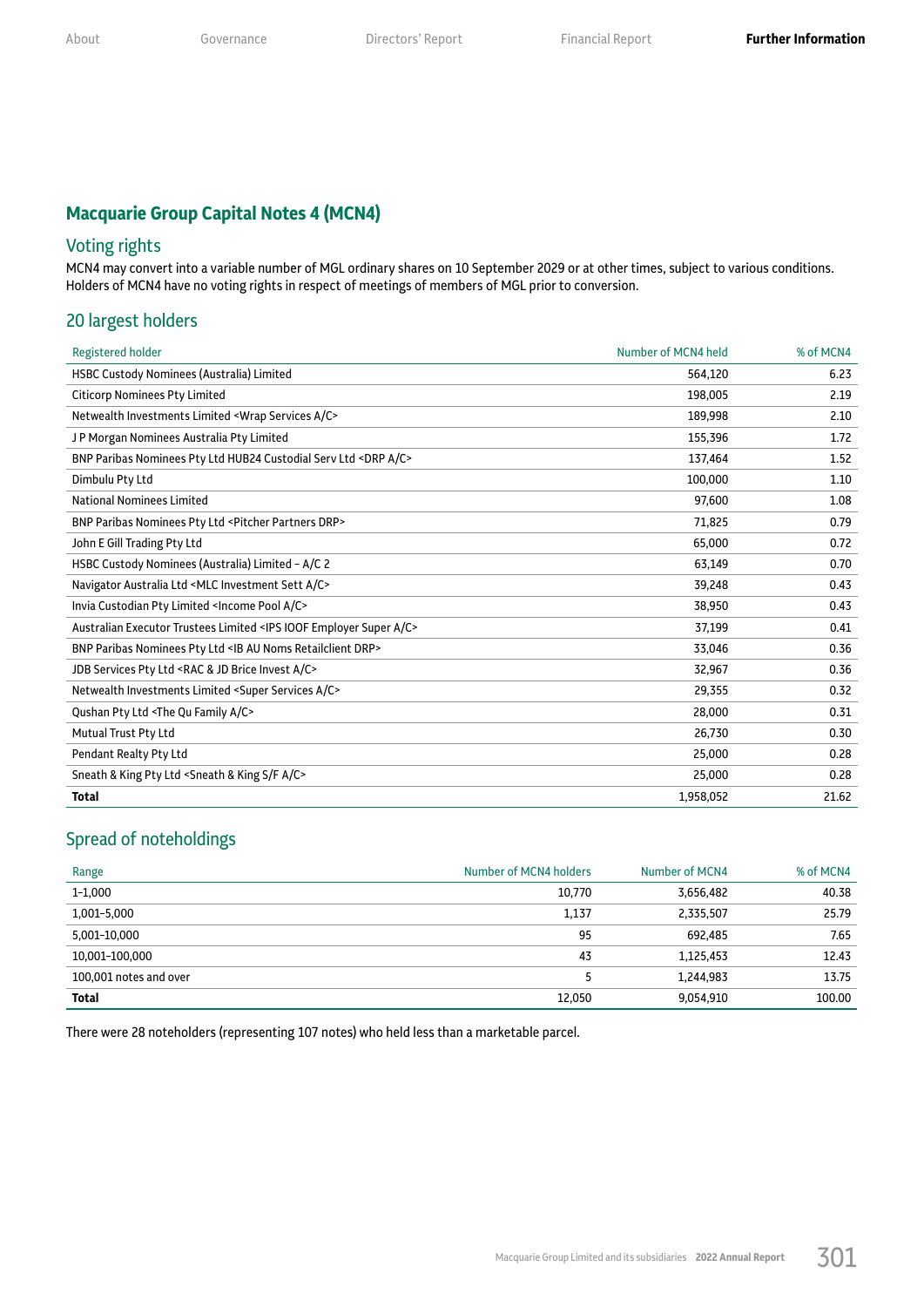# Additional investor information

Continued

## **Macquarie Group Capital Notes 5 (MCN5)**

## Voting rights

MCN5 may convert into a variable number of MGL ordinary shares on 18 September 2030 or at other times, subject to various conditions. Holders of MCN5 have no voting rights in respect of meetings of members of MGL prior to conversion.

#### 20 largest holders

| <b>Registered holder</b>                                                                     | Number of MCN5 held | % of MCN5 |
|----------------------------------------------------------------------------------------------|---------------------|-----------|
| HSBC Custody Nominees (Australia) Limited                                                    | 558,087             | 7.69      |
| BNP Paribas Nominees Pty Ltd HUB24 Custodial Serv Ltd <drp a="" c=""></drp>                  | 258,245             | 3.56      |
| Netwealth Investments Limited <wrap a="" c="" services=""></wrap>                            | 147,526             | 2.03      |
| <b>National Nominees Limited</b>                                                             | 146,121             | 2.01      |
| JP Morgan Nominees Australia Pty Limited                                                     | 134,803             | 1.86      |
| <b>Citicorp Nominees Pty Limited</b>                                                         | 91,371              | 1.26      |
| BNP Paribas Nominees Pty Ltd <pitcher drp="" partners=""></pitcher>                          | 81,866              | 1.13      |
| Dimbulu Pty Ltd                                                                              | 55,000              | 0.76      |
| Australian Executor Trustees Limited <ips a="" c="" employee="" ioof="" super=""></ips>      | 51,678              | 0.71      |
| Diocese Development Fund - Catholic Diocese of Paramatta                                     | 48,479              | 0.67      |
| BNP Paribas Nominees Pty Ltd <ib au="" drp="" noms="" retailclient=""></ib>                  | 44,765              | 0.62      |
| Mutual Trust Pty Ltd                                                                         | 39,212              | 0.54      |
| BNP Paribas Nominees Pty Ltd <agency a="" c="" drp="" lending=""></agency>                   | 38,027              | 0.52      |
| Nulis Nominees (Australia) Limited <navigator a="" c="" mast="" plan="" sett=""></navigator> | 37,423              | 0.52      |
| <b>Federation University Australia</b>                                                       | 37,276              | 0.51      |
| Netwealth Investments Limited <super a="" c="" services=""></super>                          | 35,070              | 0.48      |
| HSBC Custody Nominees (Australia) Limited - A/C 2                                            | 26,188              | 0.36      |
| Navigator Australia Ltd <mlc a="" c="" investment="" sett=""></mlc>                          | 24,903              | 0.34      |
| Certane Ct Pty Ltd < Charitable Foundation>                                                  | 24,259              | 0.33      |
| Leda Holdings Pty Ltd                                                                        | 24,000              | 0.33      |
| <b>Total</b>                                                                                 | 1,904,299           | 26.25     |

## Spread of noteholdings

| Range                  | Number of MCN5 holders | Number of MCN5 | % of MCN5 |
|------------------------|------------------------|----------------|-----------|
| $1 - 1,000$            | 8,695                  | 2,812,996      | 38.78     |
| 1,001-5,000            | 887                    | 1,873,975      | 25.83     |
| 5,001-10,000           | 42                     | 317.931        | 4.38      |
| 10,001-100,000         | 39                     | 1,004,716      | 13.85     |
| 100,001 notes and over |                        | 1,244,782      | 17.16     |
| Total                  | 9,668                  | 7,254,400      | 100.00    |

There was 2 noteholders (representing 2 notes) who held less than a marketable parcel.